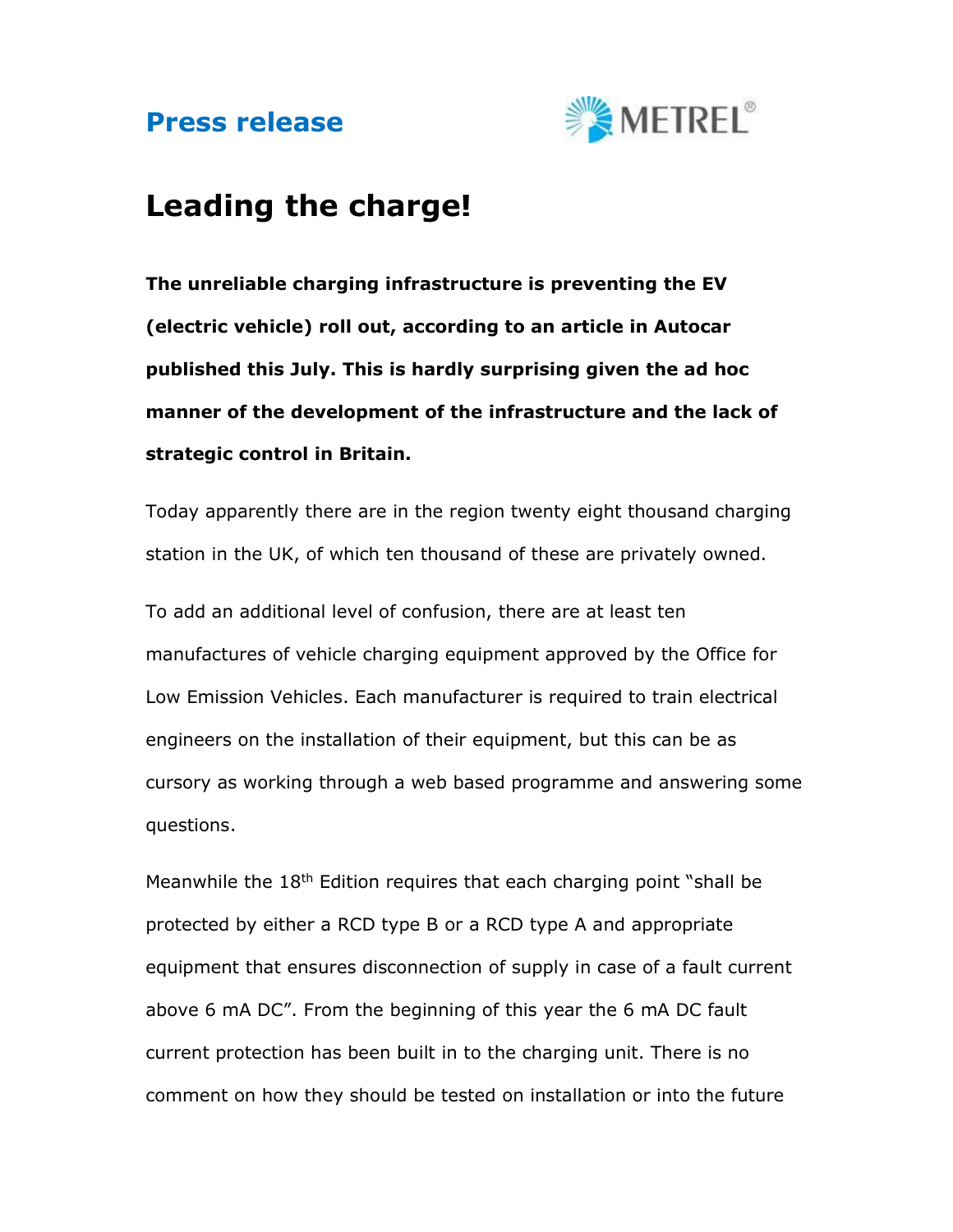to ensure proper functioning and reliability. From a survey run by one of the test instrument manufactures half of all installers have experienced out of the box failure of new RCDs, so for safety's sake it is valuable to test newly installed RCD protection.

## 'Twixt charger and tester, the interface.

Strangely, while the charging station product market is relatively well developed, the equipment market for testing them is not. At the last count few manufactures produced interfaces for testing the roadside chargers without opening it up. Metrel, the test equipment manufacturer, has developed an EVSE adapter, A1532, that can interface between any charge point and their own or any manufacturers' tester.

The adapter facilitates the testing of single and three- phase chargers and can test it functionally. It simulates the charging state of the vehicle, disconnected, charge ready, active charging (with and without ventilation) and pilot error, permitting the system to tested as a whole and not just discrete parts. And because there is no need to open the box, testing is quick and there are no warranty implications.

However, there is a problem, for electrical testing with these adapters; they are only as good as the tester you connect them to!

## Testers - the limitation.

Returning to the 18<sup>th</sup> Edition stipulation, the electrical vehicle supply equipment (EVSE) must be protected by type B RCD or a type A RCD and